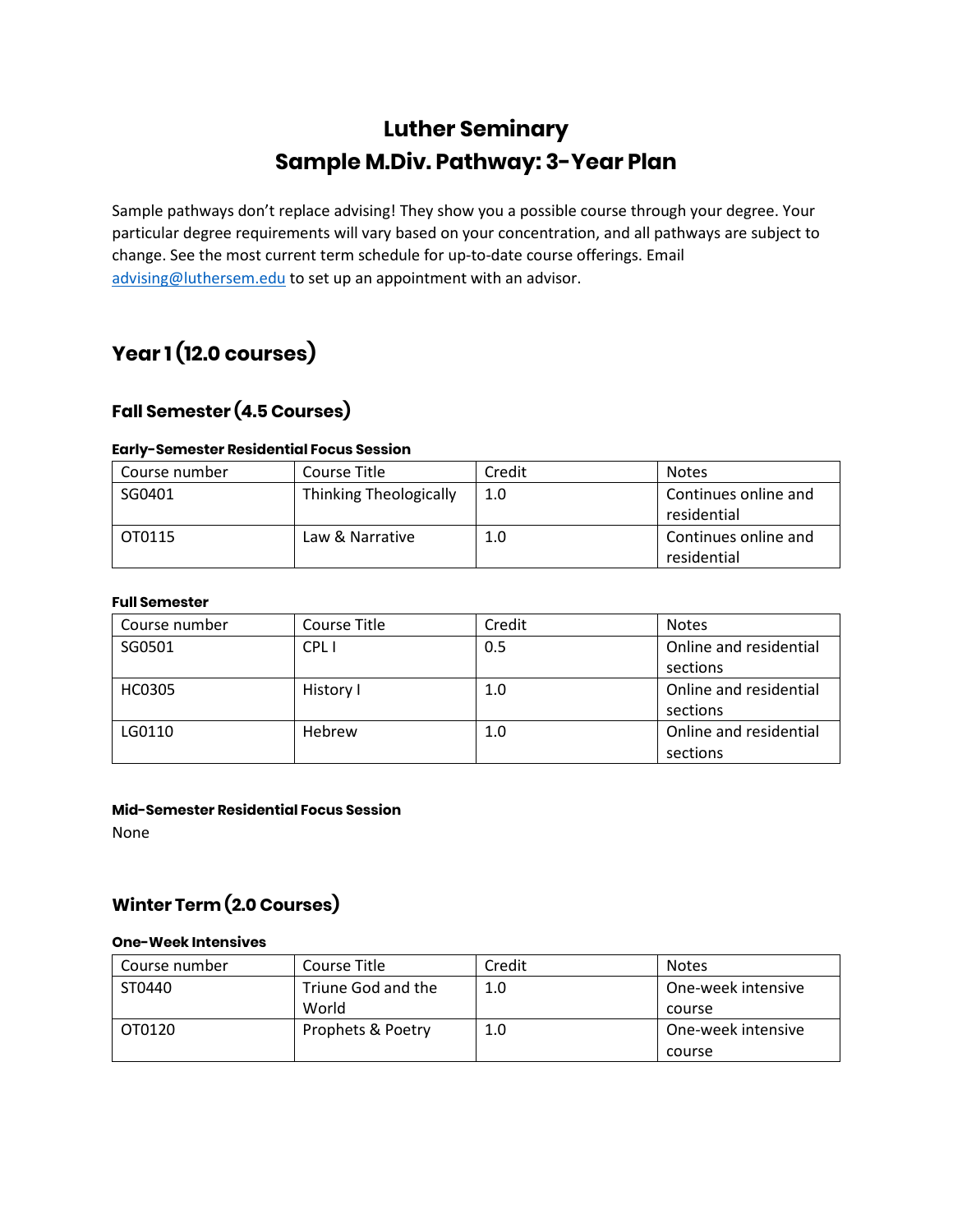### **Spring Semester (4.5 Courses)**

#### **Early-Semester Residential Focus Session**

| Course number | Course Title                                   | Credit | <b>Notes</b>                                                                                                            |
|---------------|------------------------------------------------|--------|-------------------------------------------------------------------------------------------------------------------------|
| SG0405        | Leading Christian<br>Communities in<br>Mission | 1.0    | Class meets online<br>and/or residentially for<br>ten weeks after the<br>early-semester<br>residential focus<br>session |
| NT0215-19     | Gospels                                        | 1.0    | Class meets online<br>and/or residentially for<br>ten weeks after the<br>early-semester<br>residential focus<br>session |

#### **Full Semester**

| Course number | Course Title               | Credit | <b>Notes</b>                                 |
|---------------|----------------------------|--------|----------------------------------------------|
| SG0502        | CPL II                     | 0.5    | Online and residential<br>sections available |
| <b>HC0307</b> | History II                 | 1.0    | Online and residential<br>sections available |
| CG0525        | <b>Congregational Care</b> | 1.0    | Online and residential<br>sections available |

#### **Mid-Semester Residential Focus Session**

None

### **Summer Term (1.0 Course)**

**CPE**

| Course number | Title<br>Course | .<br>$\sim$<br>Credit | <b>Notes</b> |
|---------------|-----------------|-----------------------|--------------|
| FE0500        | ∩PE<br>ິ        | ∸∙∽                   |              |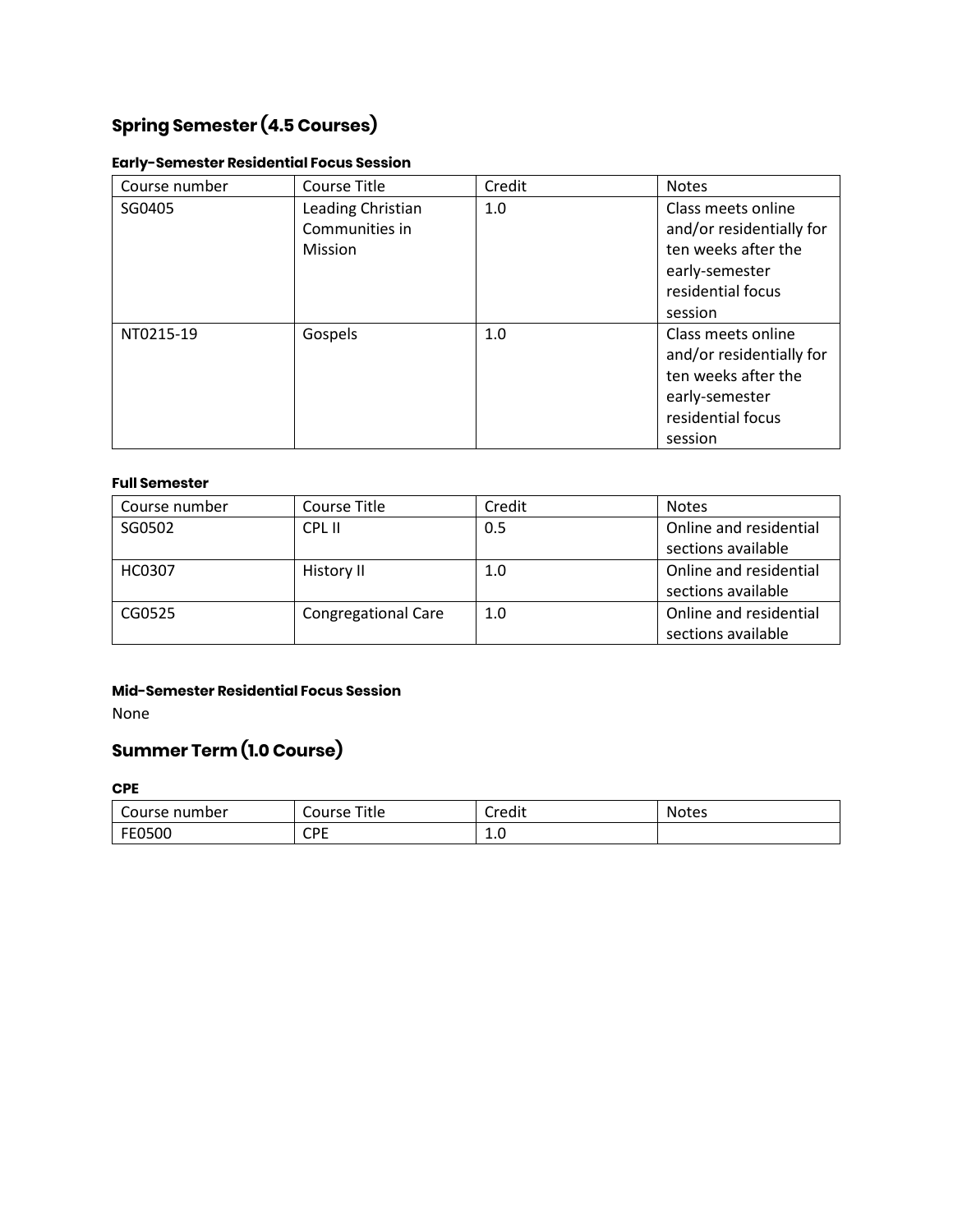# **Year 2 (11.0 courses)**

### **Fall Semester (4.0 Courses)**

#### **Early-Semester Residential Focus Session**

None

#### **Full Semester**

| Course number | Course Title | Credit | <b>Notes</b>               |
|---------------|--------------|--------|----------------------------|
| LG0220        | Greek        | 1.0    | Online and residential     |
|               |              |        | sections available         |
| PR0510        | Preaching    | 1.0    | <b>Residential section</b> |
|               |              |        | only; if DL take           |
|               |              |        | elective, then add an      |
|               |              |        | online or RFS section of   |
|               |              |        | preaching as an            |
|               |              |        | elective later this year   |

#### **Mid-Semester Residential Focus Session**

| Course number | Course Title                      | Credit | <b>Notes</b>                                                                                                                                   |
|---------------|-----------------------------------|--------|------------------------------------------------------------------------------------------------------------------------------------------------|
| HT0801        | Lutheran Confessional<br>Writings | 1.0    | Class meets online<br>and/or residentially for<br>five weeks each both<br>before and after the<br>mid-semester<br>residential focus<br>session |
|               | Elective                          | 1.0    | Class meets online<br>and/or residentially for<br>five weeks each both<br>before and after the<br>mid-semester<br>residential focus<br>session |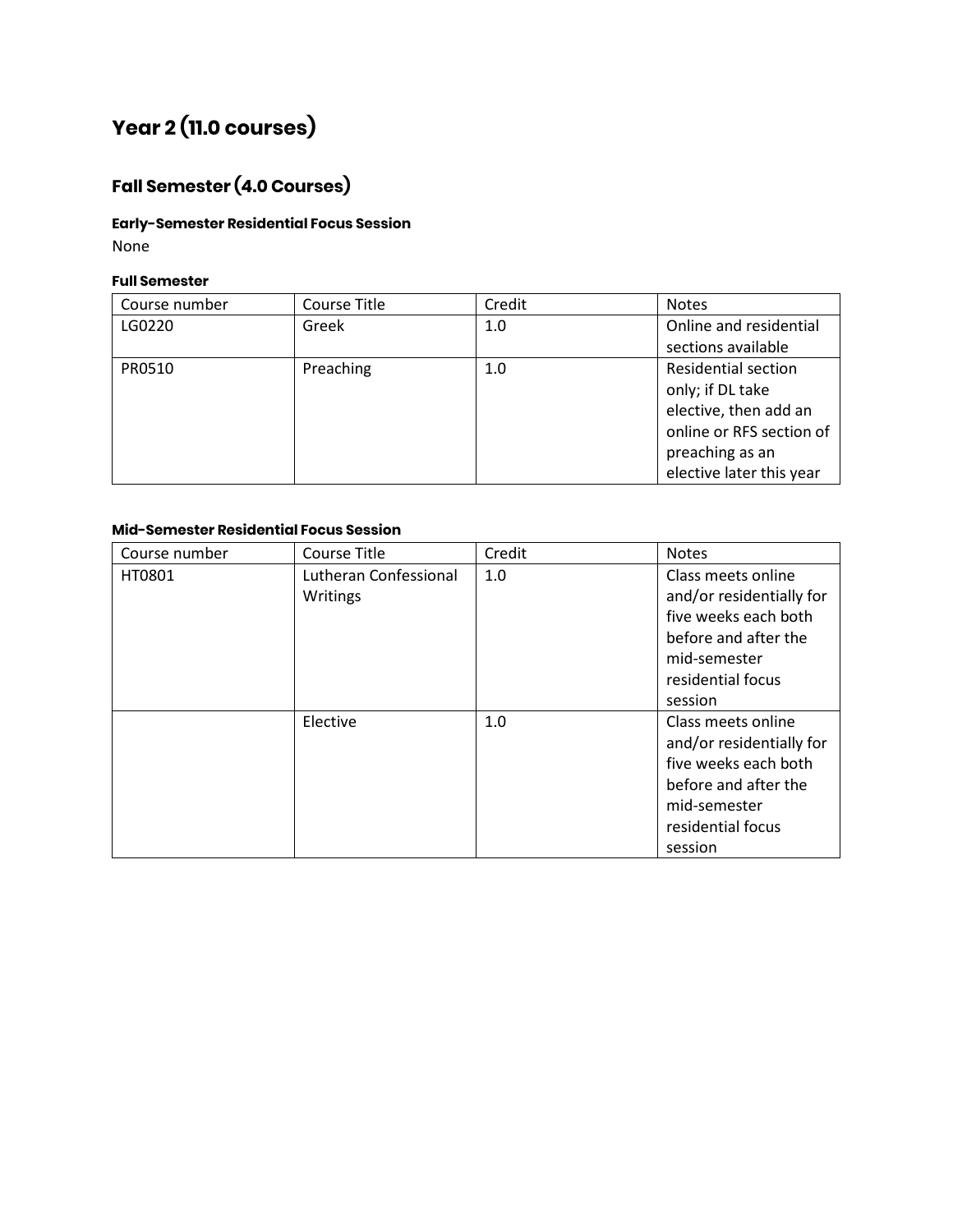### **Winter Term (2.0 Courses)**

#### **One-Week Intensives**

| Course number | Course Title           | Credit   | <b>Notes</b>            |
|---------------|------------------------|----------|-------------------------|
| WO0515        | Worship                | 1.0      | One-week intensive      |
|               |                        |          | course, plus pre- and   |
|               |                        |          | post-work               |
|               | Elective               | 1.0      | One-week intensive      |
|               |                        |          | course, plus pre- and   |
|               |                        |          | post-work               |
| FE0200        | Internship Orientation | $\Omega$ | One-day workshop;       |
|               |                        |          | attend either in-person |
|               |                        |          | or online               |

### **Spring Semester (3.0 Courses)**

#### **Early-Semester Residential Focus Session**

None

#### **Full Semester**

| Course number | Course Title | Credit    | <b>Notes</b>          |
|---------------|--------------|-----------|-----------------------|
|               | Elective     | л.<br>⊥.∪ | Online or residential |
|               |              |           | sections available    |

#### **Mid-Semester Residential Focus Session**

| Course number | Course Title | Credit | <b>Notes</b>                                                                                                                                   |
|---------------|--------------|--------|------------------------------------------------------------------------------------------------------------------------------------------------|
| NT0230-54     | Epistles     | 1.0    | Class meets online<br>and/or residentially for<br>five weeks each both<br>before and after the<br>mid-semester<br>residential focus<br>session |
|               | Elective     | 1.0    | Class meets online<br>and/or residentially for<br>five weeks each both<br>before and after the<br>mid-semester<br>residential focus<br>session |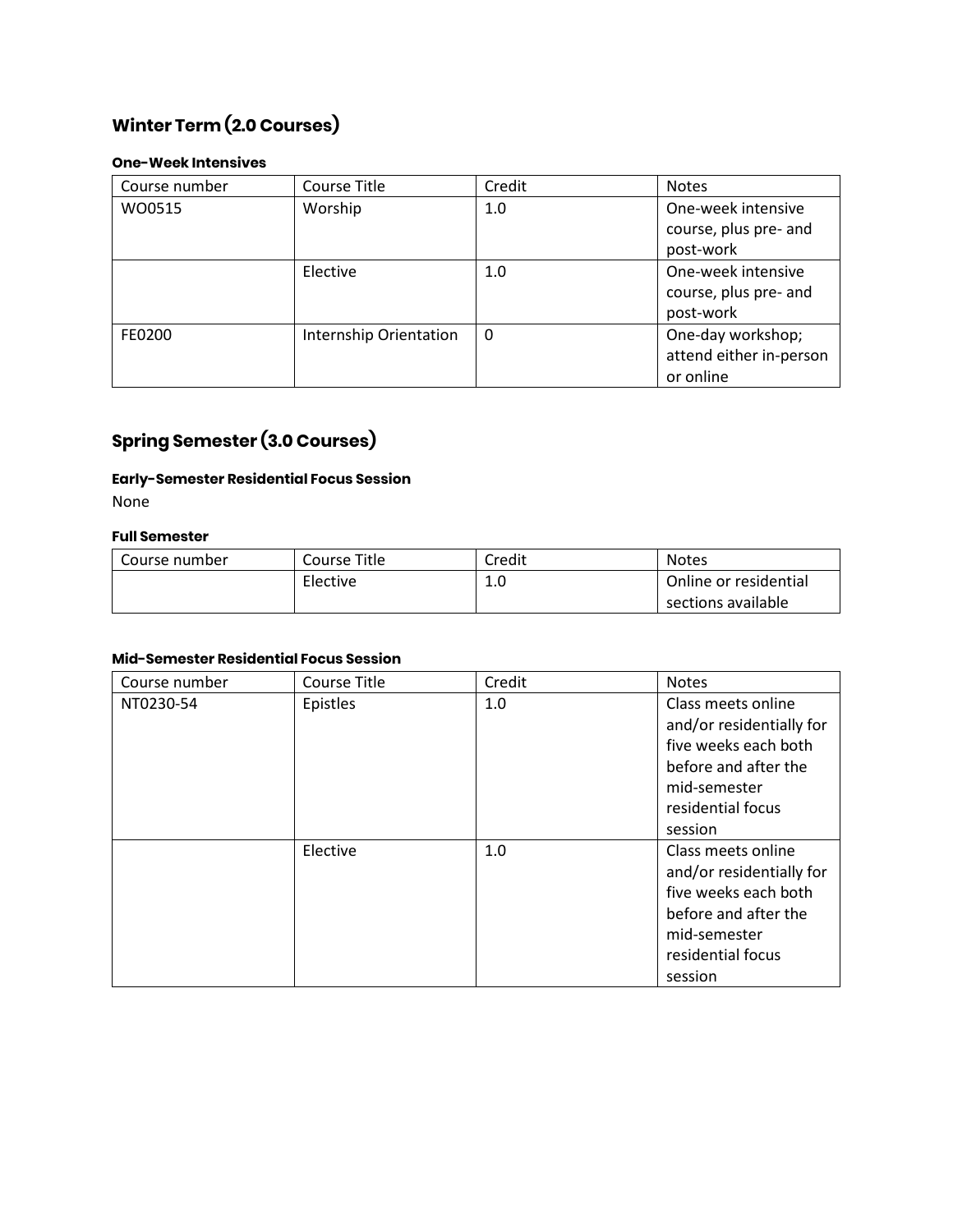## **Summer Term (2.0 Courses)**

#### **Full Term**

| Course number | Course Title | Credit | <b>Notes</b>            |
|---------------|--------------|--------|-------------------------|
|               | Electives    | 2.0    | Add worship and/or      |
|               |              |        | Internship Orientation  |
|               |              |        | if not taken during the |
|               |              |        | winter term             |